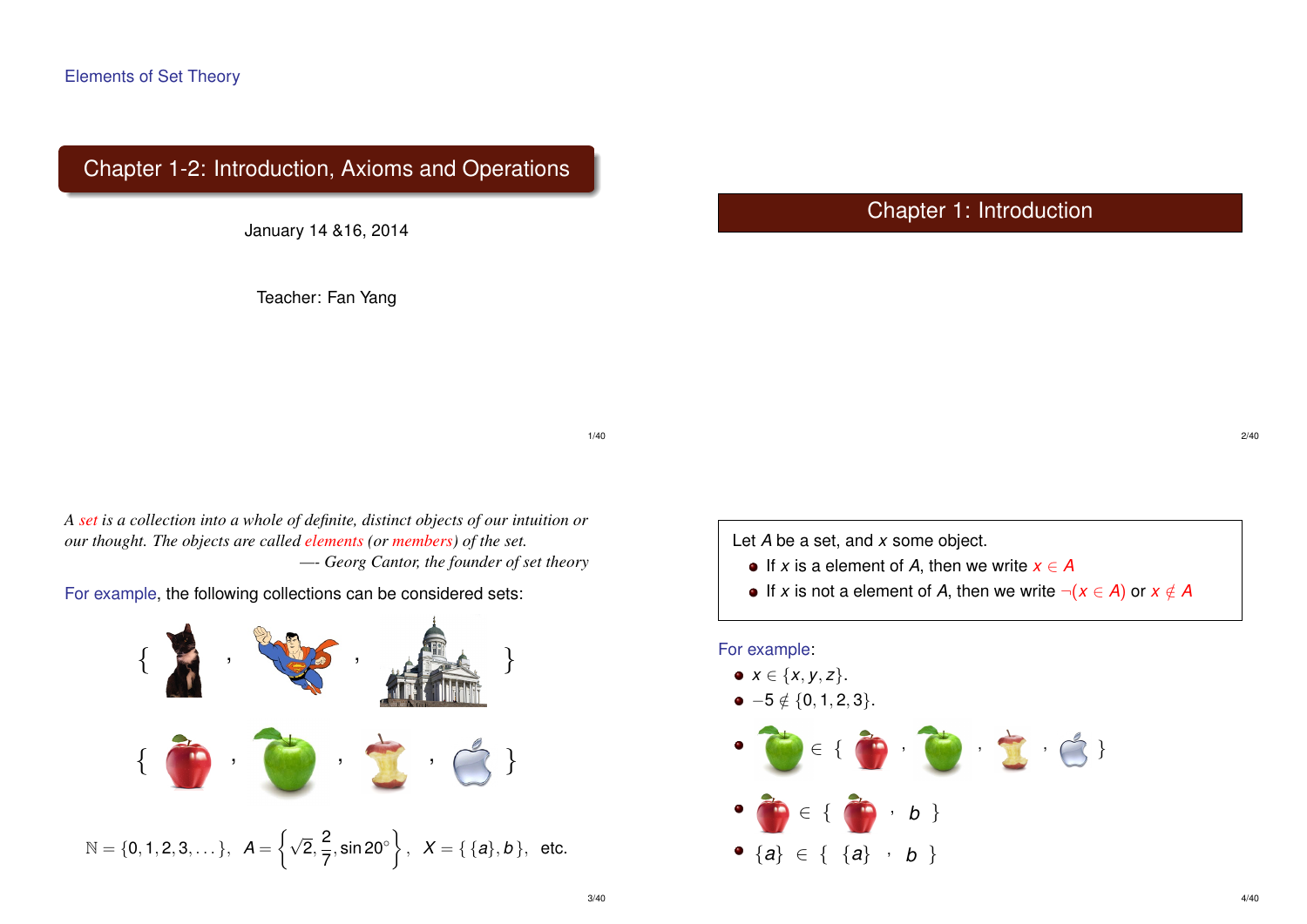#### **Principle of Extensionality**

If two sets *A* and *B* have exactly the same elements, then they are equal, denoted by  $A = B$ . Otherwise, we write  $\neg(A = B)$  or  $A \neq B$ .

That is, if for every object *x*,

$$
x\in A\iff x\in B,
$$

then  $A = B$ .

From this principle, we know the following:

If  $A = \{$ √ 2, − √ 2} and *B* is the set of all solutions to the equation  $x^2 = 2$ ,

then  $A = B$ .

A set cannot have duplicate elements, that is, e.g.

$$
\{a,a,b\}=\{a,b\}.
$$

• Elements of a set do not have any order, that is, e.g.

$$
\{a,b\}=\{b,a\}.
$$

5/40

•  $X = \{x \in \mathbb{Z} \mid x + 1 = 0\} = \{-1\}.$ 

We call a set which has exactly one element a *singleton*.

For example, {*a*, *b*, *c*} is a set having 3 elements; {{*a*, *b*, *c*}} is a singleton.

• Let  $Y = \{x \in \mathbb{N} \mid x + 1 = 0\}$ . Clearly, *Y* has no elements at all.

A set which has no elements is called an *empty set*, denoted by *≬* or ∅.

By Principle of Extensionality, the empty set is unique.

Usually, we represent a set in the following two ways:

- **1** List the elements of the set. For example,
	- $A = \{a, b, c\}$  is the set consisting of three elements *a*, *b*, *c*.
	- $K = \{0, 2, 4, 6, 8, \ldots\}$  is the set of all even natural numbers.
- **2** Present the precise condition of an object being an element of the set. For example, the above set *K* can also be represented as

 $K = \{n \mid n$  is an even natural number }

$$
K = \{n \in \mathbb{N} : n \text{ is even}\}.
$$

or

6/40

The empty set may seem to be useless, but in fact, it is very important. Using set-theoretic operations, many sets can be constructed from ∅.

- {∅} is a singleton consisting of the unique element ∅. Note that  $\{\emptyset\} \neq \emptyset$ , since  $\emptyset \in \{\emptyset\}$  and  $\emptyset \notin \emptyset$ .
- $\bullet$  {{ $\emptyset$ } is a singleton consisting of the unique element { $\emptyset$ }, and  $\{\{\emptyset\}\}\neq \{\emptyset\}.$
- The following are distinct singletons:

 $\{\{\{\emptyset\}\}\}, \{\{\{\{\{\emptyset\}\}\}\}\}, \ldots$ 

• The set  $\{\emptyset, \{\emptyset\}\}\$  has two elements, namely  $\emptyset$  and  $\{\emptyset\}$ .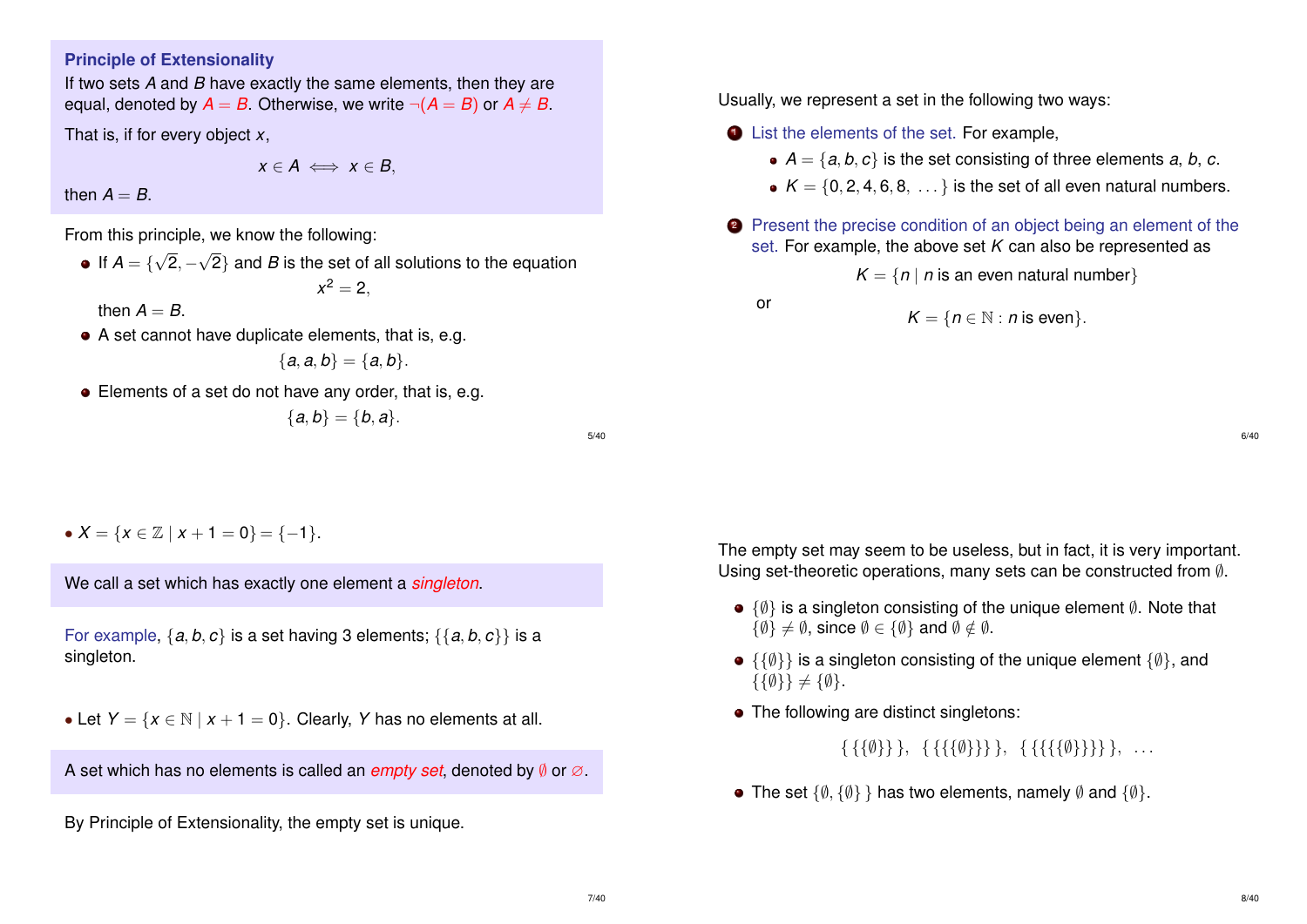For any sets *A* and *B*, the set whose elements are those belonging either to *A* or to *B* (or both) is called the union of *A* and *B*, denoted by *A* ∪ *B*. That is

 $A \cup B = \{x \mid x \in A \lor x \in B\}.$ 



For example:

- $\bullet$  If *A* = {*a*, *b*} and *B* = {*b*, *c*, *d*}, then *A* ∪ *B* = {*a*, *b*, *c*, *d*}.
- $\bullet \{\emptyset\} \cup \{\{\emptyset\}\} = \{\emptyset, \{\emptyset\}\}.$
- $\bullet \emptyset \cup A = A$ ,  $A \cup A = A$ , for any set A.

9/40

#### For example:

- $\bullet$  Let *A* = {*a*, *b*, *c*, *d*}, *B* = {*a*, *d*}, *C* = {*c*, *d*}. Then *B* ⊆ *A*, *B*  $\nsubseteq$  *C*.
- $\bullet \{\emptyset\} \subseteq \{\emptyset, \{\emptyset\}\}, \quad \emptyset \subseteq \{\emptyset, \{\emptyset\}\}.$
- For any sets *A* and *B*,

*A* ⊂ *A*,  $\emptyset$  ⊂ *A*,  $A$  ⊂  $A \cup B$ .

 $\bullet$  If *A* ⊂ *B* and *B* ⊂ *C*, then *A* ⊂ *C*. (Transitivity)

By Principle of Extensionality,

 $A = B$  iff  $A \subset B$  and  $B \subset A$ .

If  $B \subseteq A$  and  $B \neq A$ , then we call *B* a *proper subset* of *A* and write  $B \subset A$  or  $B \subset A$ .

#### For example,

- if  $A = \{\emptyset, \{\emptyset\}\}\$ ,  $B = \{\emptyset\}$ , then  $B \subset A$ .
- $\bullet \emptyset \subset A$  for any  $A \neq \emptyset$ .

We say that a set *B* is a subset of a set *A* (or *B* is included in *A*), denoted by  $B \subseteq A$ , if every element of *B* is an element of *A*. That is

$$
B\subseteq A \iff \forall x(x\in B\rightarrow x\in A).
$$

If *B* is not a subset of *A*, then we write  $B \nsubseteq A$ .



10/40

Given a set *A*. The set of all subsets of *A* is called the power set of *A*, denoted by  $\wp(A)$  or  $\wp A$ . That is,

$$
\wp(A)=\{X\mid X\subseteq A\}.
$$

For example,

• If  $A = \{a, b\}$ , then

$$
\wp(A) = \{\emptyset, \{a\}, \{b\}, \{a,b\}\}.
$$

- $\circ \varphi(\emptyset) = \{X : X \subseteq \emptyset\} = \{\emptyset\}.$
- $\wp({\{\emptyset\}}) = \{X : X \subseteq {\{\emptyset\}}\} = {\emptyset, {\{\emptyset\}}}.$
- $\wp(\{\emptyset,\{\emptyset\}\}) = \{X : X \subseteq \{\emptyset,\{\emptyset\}\}\} = \{\emptyset,\{\emptyset\},\{\{\emptyset\}\},\{\emptyset,\{\emptyset\}\}\}.$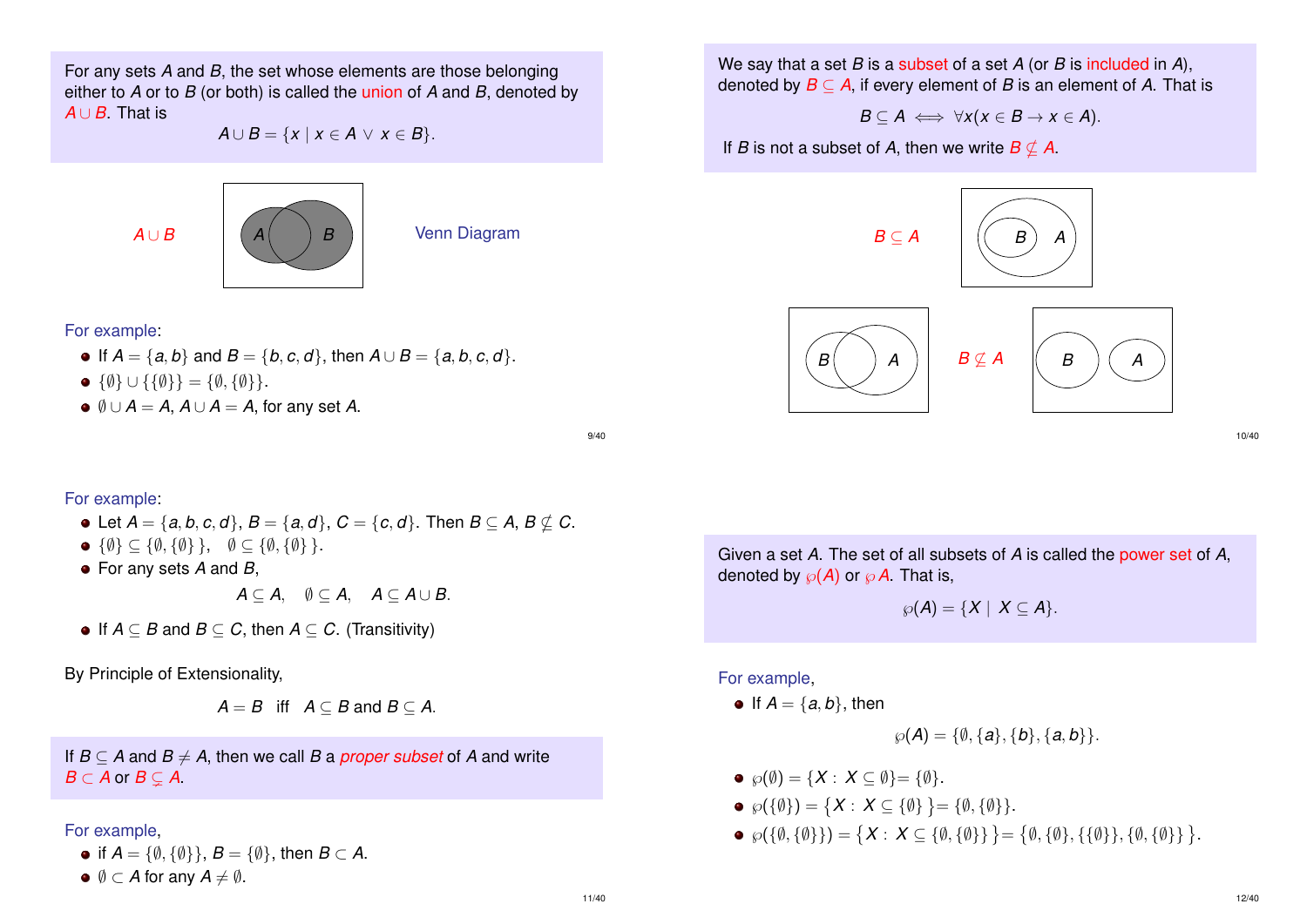# Constructing sets



 $0, 1, 2, \ldots, \omega, \omega + 1, \omega + 2, \ldots, \alpha, \ldots$ *ordinal numbers*

13/40

Consider the class 
$$
C = \{x \mid x \notin x\}
$$
.  
Question: Is  $C \in C$ ?

- $\bullet$  If YES, then *C* ∉ *C*. Hence *C* ∈ *C* ⇒ *C* ∉ *C*.
- $\bullet$  If NO, then *C* ∈ *C*. Hence *C* ∉ *C*  $\Rightarrow$  *C* ∈ *C*.

Russell's Paradox

To avoid "set of all sets" and paradoxes, we will re-examine the definition of a set.

Since early 1900's, mathematicians took the axiomatic approach to sets and developed the so-called "axiomatic set theory". One of the common axiom systems is the Zermelo-Fraenkel system with Axiom of Choice (ZFC).

# Constructing sets



# Is there a "set of all sets"?

We will prove later that such a collection is *too large* to be called a set. Informally, any collection of sets is called a *class*, but a class A is called a  $set$  only if it is included in some level  $V_\alpha$  of the hierarchy of sets; otherwise A is called a *proper class*. The "collection of all sets" is a proper class. 14/40

# Chapter 2: Axioms and Operations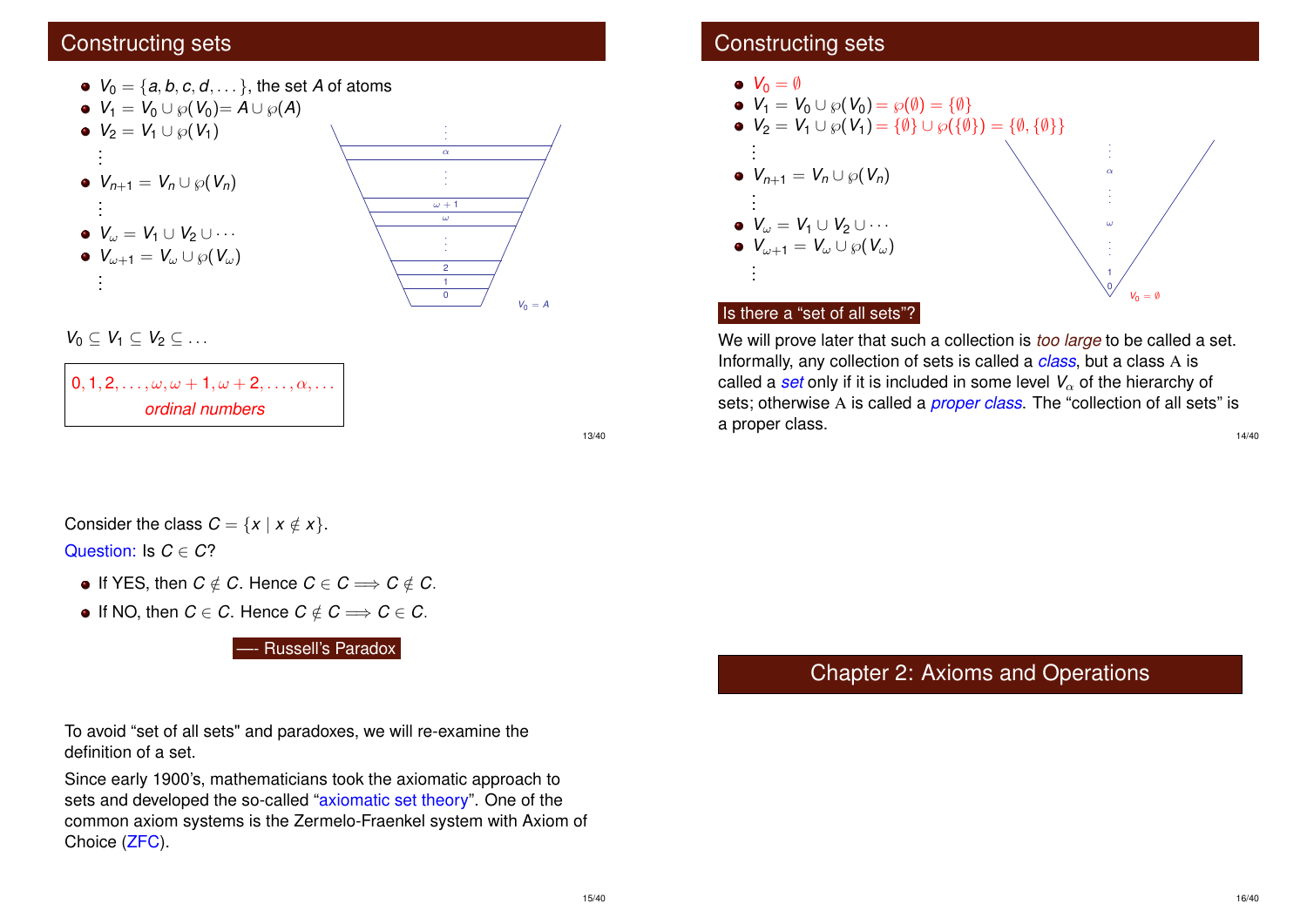An *axiom* or postulate is a premise so evident as to be accepted as true without controversy. Axioms serve as a starting point of reasoning. For example, Euclidean plane geometry has five evident axioms or postulates, all theorems and results of lines, triangles, circles, etc. can be derived from these five axioms.

In this course, we will discuss the axioms of ZFC system. From these axioms, the theorems of set theory will follow.

It is sometimes said that "mathematics can be embedded in set theory", meaning that mathematical objects (such as numbers, differentiable functions) can be defined to be certain sets, and the theorems of mathematics then can be viewed as statements about sets. Therefore, these theorems will be provable from the axioms of set theory.

Extensionality Axiom

*For any two sets A*, *B, if they have exactly the same elements, then they are equal:*

 $\forall A \forall B (\forall x (x \in A \leftrightarrow x \in B) \rightarrow A = B).$ 

**Since** 

$$
B\subseteq A \quad \text{iff} \quad \forall x(x\in B\rightarrow x\in A),
$$

the Extensionality Axiom can be rephrased as

$$
A=B \text{ if } A\subseteq B \text{ and } B\subseteq A.
$$

In order to state the axioms and give proofs rigorously, we will use *formulas*.

In our context, the simplest formulas are expressions of the forms:

$$
a\in A \quad \text{and} \quad a=b.
$$

More complicated formulas can be built up from these using the expressions

$$
\forall x, \; \exists x, \; \neg, \; \wedge, \; \vee, \; \rightarrow, \; \leftrightarrow
$$

together with parentheses to avoid ambiguity. That is, from formulas  $\phi$ and  $\psi$ , we can construct longer formulas

 $\forall x\phi$ ,  $\exists x\phi$ ,  $\neg \phi$ ,  $\phi \land \psi$ ,  $\phi \lor \psi$ ,  $\phi \rightarrow \psi$ ,  $\phi \leftrightarrow \psi$ , etc.

For example, the following are formulas:

- *x* ∈ *A*∨ *x* ∈ *B*
- $\bullet \forall x (x \notin B)$
- $\bullet \forall x (x \in A \leftrightarrow x \in B)$
- *A* ⊆ *B* is not a formula, but it can be viewed as a shorthand for  $∀x(x ∈ A → x ∈ B).$

17/40

# Empty Set Axiom

*There is a set having no elements:*

 $∃B∀x(x ∉ B)$ .

#### Definition 2.1

*A set which has no elements is called an Empty Set, denoted by* ∅ *or*

- ∅*.*
- By Empty Set Axiom, the empty set exists.
- By Extensionality Axiom, the empty set is unique.
- $\emptyset = \{x \mid x \neq x\}$

18/40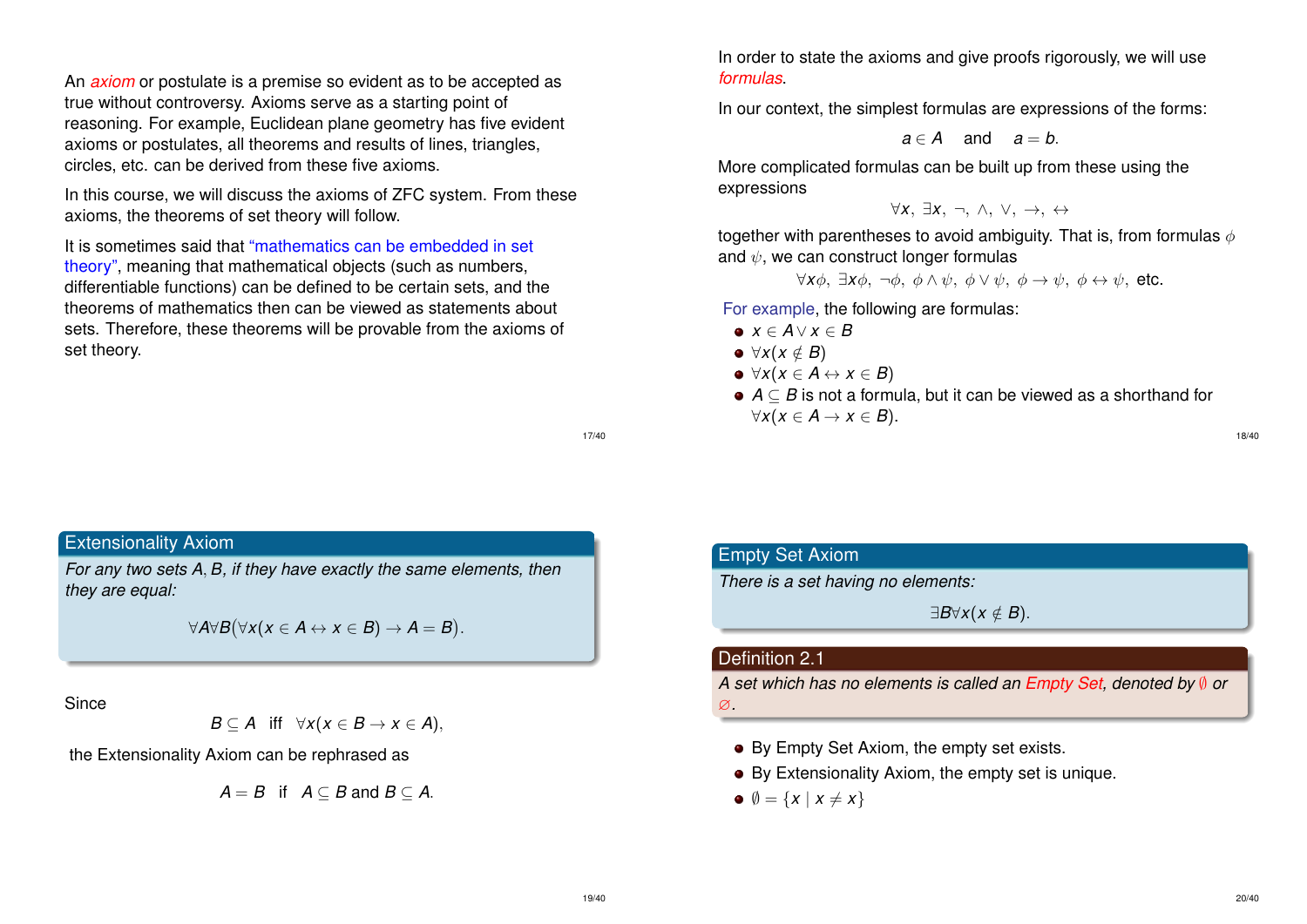# Pairing Axiom

*For any sets u and v, there is a set having just u and v as elements:*

∀*u*∀*v*∃*B*∀*x x* ∈ *B* ↔ (*x* = *u* ∨ *x* = *v*) .

### Definition 2.2

*For any sets u and v, the set whose elements are u and v is called a pair set, denoted by* {*u*, *v*}*. That is,*

 ${u, v} = {x | x = u \vee x = v}.$ 

- Given any set *x*, by Pairing Axiom the set  $\{x, x\}$  exists. We write  ${x}$  for  ${x, x}$ , and call it a *singleton*.
- Since  $\emptyset$  is a set, by Pairing Axiom,  $\{\emptyset, \emptyset\} = \{\emptyset\}$  is a set.
- Since  $\emptyset$  and  $\{\emptyset\}$  are sets,  $\{\emptyset, \{\emptyset\}\}\$ is a set.

21/40

## Power Set Axiom

*For any set A, there is a set whose elements are exactly all of the subsets of A:*

 $\forall$ *A*∃ $\mathscr{B}\forall$ *x*(*x* ∈  $\mathscr{B} \leftrightarrow$  *x* ⊂ *A*).

# Definition 2.4

*For any set A, the set of all subsets of A is called the power set of A, denoted by*  $\wp(A)$  *or*  $\wp A$ *. That is,* 

 $\wp(A) = \{x \mid x \subseteq A\}.$ 

Note:  $x \in \mathcal{P}(A) \Longleftrightarrow x \subseteq A$ .

Example 2.1: For any sets *A* and *B*, if  $\wp(A) = \wp(B)$ , then  $A = B$ .

Proof. If  $\wp(A) = \wp(B)$ , then

$$
A\subseteq A\Longrightarrow A\in \wp(A)=\wp(B)\Longrightarrow A\in \wp(B)\Longrightarrow A\subseteq B.
$$

Similarly, we get  $B \subset A$ . Hence  $A = B$ .

 $\Box$ 

23/40

Union Axiom (Preliminary Form)

*For any sets A and B, there is a set whose elements are those sets belonging either to A or to B (or both):*

∀*A*∀*B*∃*C*∀*x x* ∈ *C* ↔ (*x* ∈ *A* ∨ *x* ∈ *B*) .

# Definition 2.3

*For any sets A and B, the set whose elements are those sets belonging either to A or to B (or both) is called the union of A and B, denoted by A* ∪ *B. That is,*

$$
A \cup B = \{x \mid x \in A \lor x \in B\}
$$

For example,  $\{\emptyset\} \cup \{\{\emptyset\}\} = \{\emptyset, \{\emptyset\}\}\$ is a set.

Given sets  $x_1, x_2, x_3$ , by Pairing Axiom,  $\{x_1, x_2\}$  and  $\{x_3\}$  are sets. By Union Axiom,  $\{x_1, x_2\} \cup \{x_3\}$  is a set, and we define

$$
\{x_1, x_2, x_3\} = \{x_1, x_2\} \cup \{x_3\}.
$$

Similarly, we can define  $\{x_1, x_2, x_3, x_4\}$ , and so forth.

22/40

 $\emptyset$  = {*x* | *x*  $\neq$  *x*}  $\bullet$  {*u*, *v*} = {*x* | *x* = *u*  $\vee$  *x* = *v*}  $\bullet$  *A* ∪ *B* = {*x* | *x* ∈ *A* ∨ *x* ∈ *B*}  $\circ$   $\wp(A) = \{x \mid x \subseteq A\}$ 

The above sets are all of the form  $\{x \mid \phi(x)\}.$ 

For any formula  $\phi(x)$ , is

$$
A = \{x \mid \phi(x)\}\
$$

always a set?

No. For example,  $V = \{x \mid x = x\}$  is not a set, that is, the set of all sets does not exist.

In order for the class A to be called a set, it must be included in some  $V_\alpha$  of the hierarchy. In fact, it is enough for A to be included in any set *c*, for then

 $A \subseteq c \subseteq V_{\alpha}$ 

for some  $\alpha$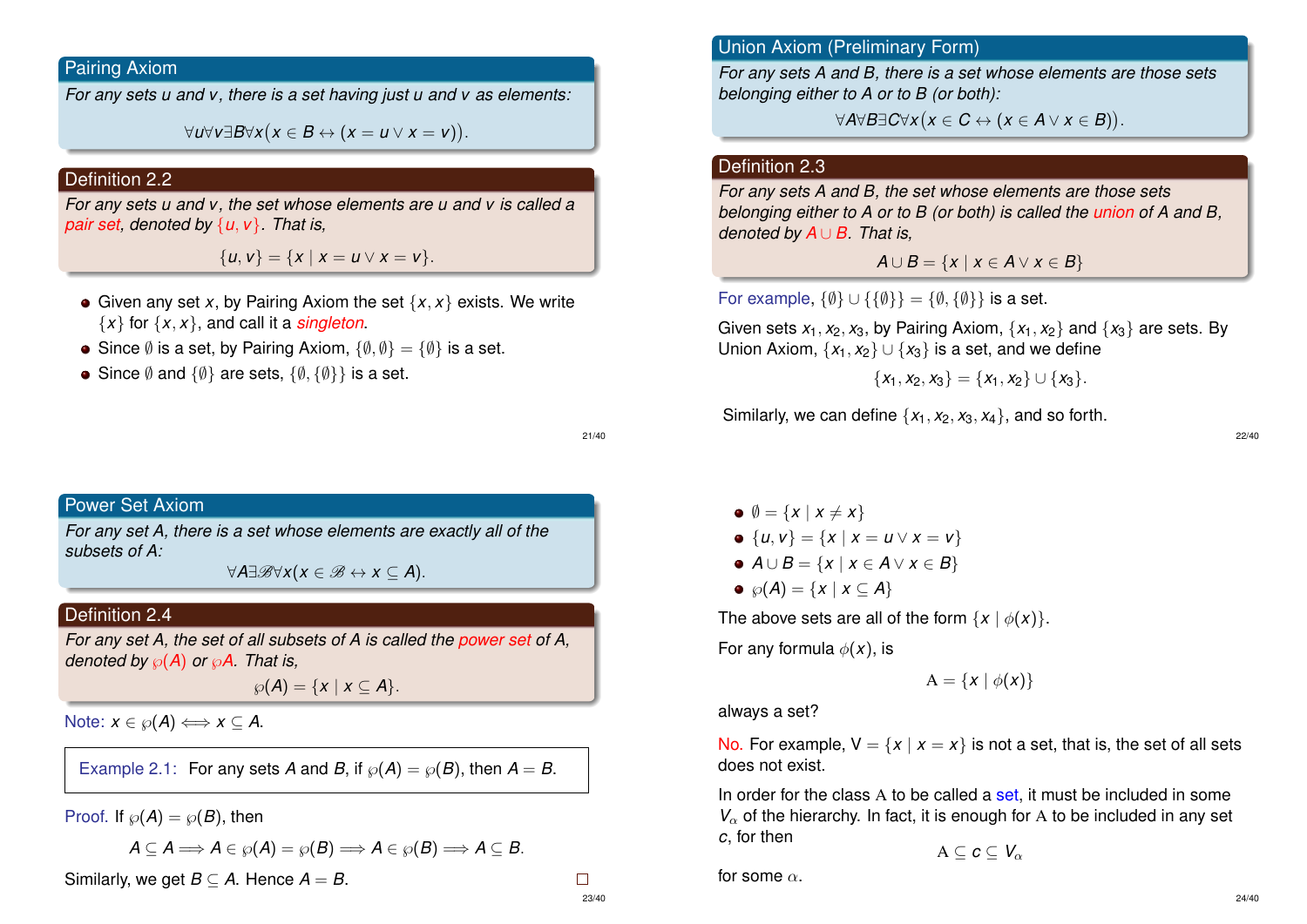# Separation Axioms (or Subset Axioms)

*For any formula*  $\phi$ (*x*,  $y_1, \ldots, y_n$ ) *not containing B, any sets c, a*<sub>1</sub>, ..., *a*<sub>*n*</sub>

*B* = { $x \in c \mid \phi(x, a_1, \ldots, a_n)$ }

*is a set.*

Clearly,  $B \subseteq c$ .

# For example:

• Let  $c = \{\{a\}, \{a, b\}, \{b, d, e\}\}$  be a set. Then the following are sets:

 $B_0 = \{x \in c \mid a \in x\} = \{\{a\}, \{a, b\}\},\$  $B_1 = \{x \in c \mid a \notin x\} = \{\{b, d, e\}\}.$ 

• Let  $c = \{a, b\}$  be a set. Then

$$
B = \{x \in \wp(c) \mid x \text{ is a singleton}\} = \{\{a\}, \{b\}\}
$$

is a set, where "*x* is a singleton" is a shorthand for the formula

or

$$
\forall y(y \subseteq x \to (y = x \lor y = \emptyset)),
$$
  

$$
\forall y(\forall z(z \in y \to z \in x) \to (y = x \lor y = \emptyset)).
$$

25/40

# Definition 2.5

*For any sets A and B, the intersection of A and B, denoted by A* ∩ *B, is defined as*

 $A \cap B = \{x \mid x \in A \land x \in B\}.$ 





By Separation Axiom, we know that the intersection

$$
A \cap B = \{x \mid x \in A \land x \in B\} = \{x \in A \mid x \in B\}
$$

is a set.

# Theorem 2A

*There is no set to which every set belongs.*

Proof. Let *A* be an arbitrary set. We construct a set *B* such that  $B \notin A$ .

By Separation Axiom, *B* defined as follows is a set:

 $B = \{x \in A \mid x \notin x\}.$ 

If  $B \in A$ , then by the definition of  $B$ ,

$$
B \notin B \iff B \in B,
$$

which is impossible. Hence  $B \notin A$ , as desired.

 $\Box$ 

No set is an element of itself:  $\forall x (x \notin x)$ . [ Follows from Regularity Axiom (Chapter 7) ]

26/40

### For example:

- $\bullet$  If *A* = {*a*, *b*, *c*} and *B* = {*b*, *c*, *d*}, then *A* ∩ *B* = {*b*, *c*}.
- $\bullet \{\emptyset\} \cap \{\emptyset, \{\emptyset\}\} = \{\emptyset\}$
- $\bullet$   $\emptyset \cap A = \emptyset$ ,  $A \cap A = A$  for any set A.
- *A* ∩ *B* ⊆ *A* for any sets *A* and *B*

### Definition 2.6

*If*  $A ∩ B = ∅$ *, then we say that A and B are disjoint, or A does not intersect B.*

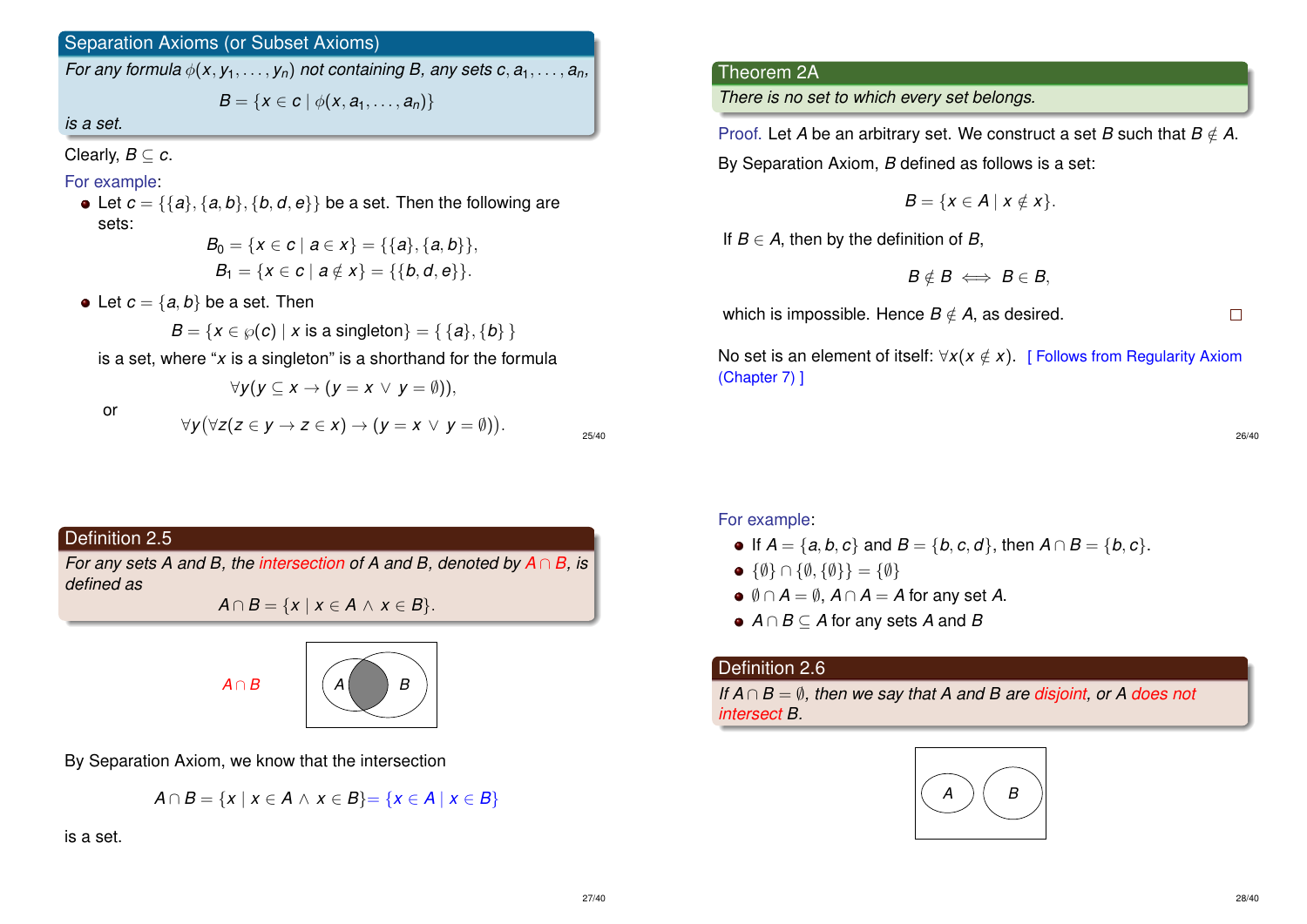# Definition 2.7

*For any sets A and B, the relative complement of B in A or the difference of A and B, denoted by A* − *B or A* \ *B, is defined as*  $A - B = \{x \mid x \in A \land x \notin B\}.$ 



By Separation Axiom, we know that the difference

$$
A-B=\{x\mid x\in A\,\wedge\,x\notin B\}=\{x\in A\mid x\notin B\}.
$$

is a set.

#### Definition 2.8

*Let A be a subset of S. The relative complement of S and A is called the complement of A in S, denoted by*  $\overline{A}$  *or A<sup>c</sup> or -A.* 



For example, if  $S = \{a, b, c, d\}, A = \{a, b, c\}$  and  $B = \{b, c\},$  then

$$
A - B = \{a\}, \quad B - A = \emptyset, \quad \overline{A} = \{d\}, \quad \overline{B} = \{a, d\}.
$$

Some properties of difference and complement:

\n- $$
\overline{A} = A
$$
\n- $\overline{\emptyset} = S$ ,  $\overline{S} = \emptyset$
\n- $A \cap \overline{A} = \emptyset$ ,  $A \cup \overline{A} = S$
\n- $A - B = A \cap \overline{B}$
\n

30/40

Example 2.2: Show that  $A \cup (B \cap C) = (A \cup B) \cap (A \cup C)$ .

Proof. For any 
$$
x, x \in A \cup (B \cap C) \implies
$$
  
\n
$$
\begin{cases}\nx \in A \implies x \in A \cup B \text{ and } x \in A \cup C \implies x \in (A \cup B) \cap (A \cup C) \\
\text{or} \\
x \in B \cap C \implies x \in B \text{ and } x \in C\n\end{cases}
$$

Hence, we conclude that  $A \cup (B \cap C) \subseteq (A \cup B) \cap (A \cup C)$ .

Conversely, for any *x*, if  $x \in A$ , then  $x \in A \cup (B \cap C)$ ; if  $x \notin A$ , then

$$
x \in (A \cup B) \cap (A \cup C) \Longrightarrow x \in A \cup B \text{ and } x \in A \cup C
$$
  

$$
\xrightarrow{x \notin A} x \in B \text{ and } x \in C \Longrightarrow x \in B \cap C \Longrightarrow x \in A \cup (B \cap C).
$$

Hence  $(A \cup B) \cap (A \cup C) \subseteq A \cup (B \cap C)$ .

29/40

# Properties of operations on sets

Let *A*, *B*, *C* be sets.

- Commutative laws  $A \cup B = B \cup A$  and  $A \cap B = B \cap A$
- Associative laws  $A \cup (B \cup C) = (A \cup B) \cup C$  $A \cap (B \cap C) = (A \cap B) \cap C$
- Distributive laws  $A \cap (B \cup C) = (A \cap B) \cup (A \cap C)$  $A \cup (B \cap C) = (A \cup B) \cap (A \cup C)$

If  $A \subseteq B$ , then

*A* ∪  $C \subseteq B \cup C$ ,  $A \cap C \subseteq B \cap C$ .

 $\Box$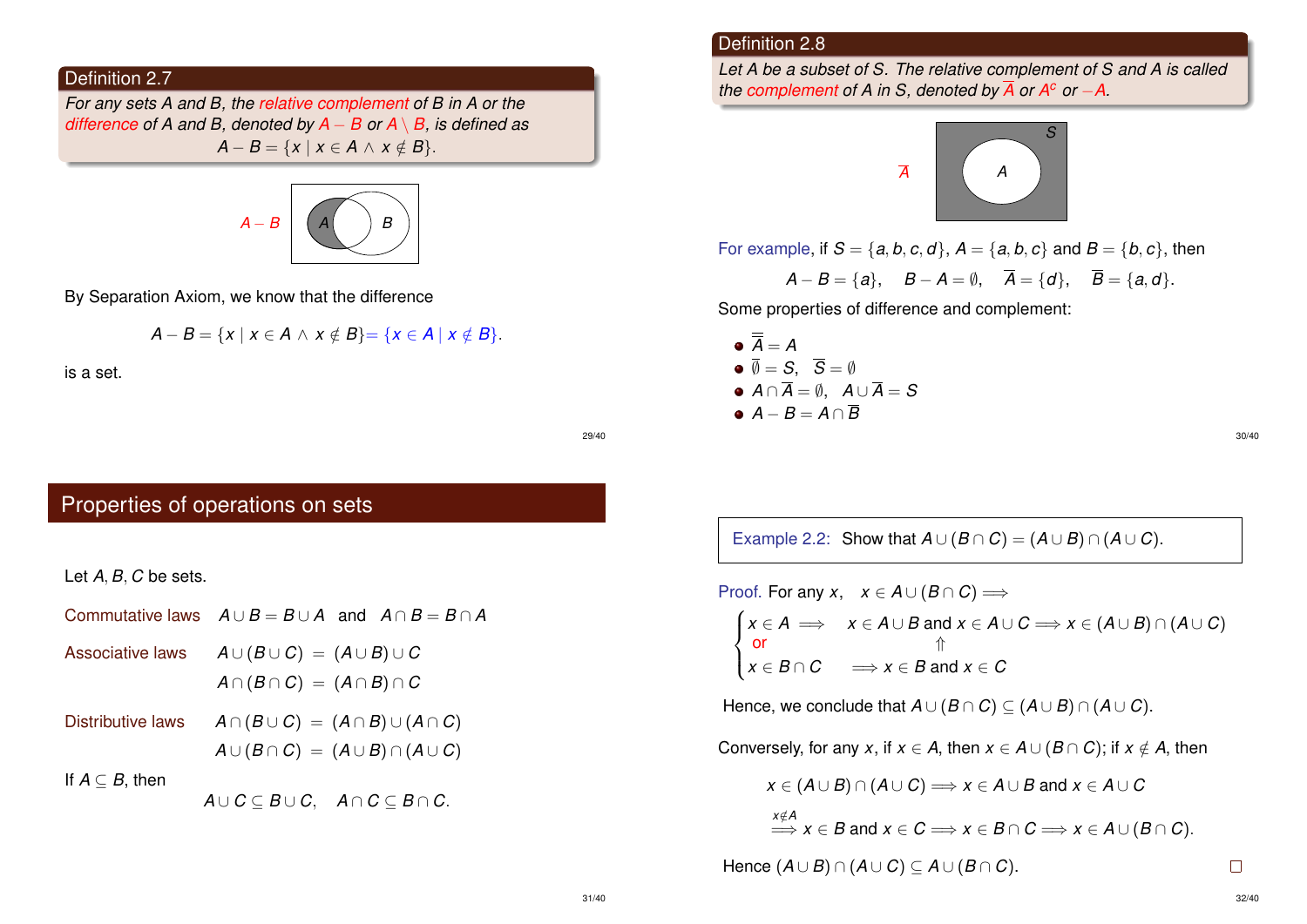Let *A*, *B*, *C* be subsets of a set *S*.

De Morgan's laws 
$$
C - (A \cup B) = (C - A) \cap (C - B)
$$
  

$$
C - (A \cap B) = (C - A) \cup (C - B)
$$

Substituting *S* for *C* yields

$$
\overline{(A \cup B)} = \overline{A} \cap \overline{B}
$$

$$
\overline{(A \cap B)} = \overline{A} \cup \overline{B}
$$

Example 2.3: Show that  $C - (A \cup B) = (C - A) \cap (C - B)$ .

Proof. For any element *x*, we have that

$$
x \in C - (A \cup B) \iff x \in C \text{ and } x \notin A \cup B
$$
  
\n
$$
\iff x \in C \text{ and } (x \notin A \text{ and } x \notin B)
$$
  
\n
$$
\iff (x \in C \text{ and } x \notin A) \text{ and } (x \in C \text{ and } x \notin B)
$$
  
\n
$$
\iff x \in C - A \text{ and } x \in C - B
$$
  
\n
$$
\iff x \in (C - A) \cap (C - B).
$$

Example 2.4: Let *A*, *B*, *C* be subsets of a set *S*. Show that

$$
A-(B-C)=(A-B)\cup (A\cap C).
$$

Proof. We have that

$$
A - (B - C) = A \cap \overline{(B - C)} \quad \text{(since } X - Y = X \cap \overline{Y})
$$
\n
$$
= A \cap \overline{(B \cap \overline{C})}
$$
\n
$$
= A \cap (\overline{B} \cup \overline{C}) \quad \text{(by De Morgan's law)}
$$
\n
$$
= A \cap (\overline{B} \cup C)
$$
\n
$$
= (A \cap \overline{B}) \cup (A \cap C) \quad \text{(by distributive law)}
$$
\n
$$
= (A - B) \cup (A \cap C).
$$

 $\Box$ 

34/40

Suppose we have an infinite collection of sets

$$
\mathscr{A} = \{A_1, A_2, A_3, \ldots, A_n, \ldots\}.
$$

By the preliminary form of Union Axiom, we know that the following finite unions are sets:

$$
A_1 \cup A_2, \quad (A_1 \cup A_2) \cup A_3, \quad \ldots \quad A_1 \cup A_2 \cup \cdots \cup A_n, \quad \ldots
$$

## Definition 2.9

*For any set*  $\mathscr A$  *, the union of*  $\mathscr A$  *, denoted by*  $\bigcup\mathscr A$  *, is defined as* 

 $\bigcup \mathscr{A} = \{x \mid x \text{ belongs to some element of } \mathscr{A}\} = \{x \mid \exists A \in \mathscr{A} (x \in A)\}.$ 

To guarantee that  $\bigcup\mathscr{A},$  particularly the infinite union  $\mathcal{A}_1\cup\mathcal{A}_2\cup\cdots,$  is a set, we need the general form of Union Axiom.

# Union Axiom

*For any set*  $\mathcal A$ , there exists a set B whose elements are exactly the *elements of the elements of*  $\mathcal{A}$ 

 $\forall \mathscr{A} \exists B \forall x \, \vert \, x \in B \leftrightarrow \exists A \in \mathscr{A} \, \vert \, x \in A$ ) ].

#### For example:

- If  $\mathscr{A} = \{A_1, A_2, \ldots, A_n, \ldots\}$ , then  $\bigcup \mathscr{A} = A_1 \cup A_2 \cup \cdots \cup A_n \cup \cdots$ .
- $\bigcup \{ \{a, b, c\}, \{c, d\}, \{c, e\} \} = \{a, b, c, d, e\}$
- $\bigcup\{a,b\} = a \cup b, \quad \bigcup\{a,b,c\} = a \cup b \cup c, \quad \dots$
- $\bigcup \{a\} = a, \quad \bigcup \emptyset = \emptyset$
- If  $\mathscr{A} = \{A_i \mid i \in I\}$ , where *I* is referred to as an *index set*, we also write  $\bigcup \mathscr{A} = \bigcup_{i \in I} A_i$ .
- If  $A \in \mathscr{A}$ , then  $x \in A \Longrightarrow x \in \bigcup \mathscr{A}$ , thus  $A \subseteq \bigcup \mathscr{A}$ .